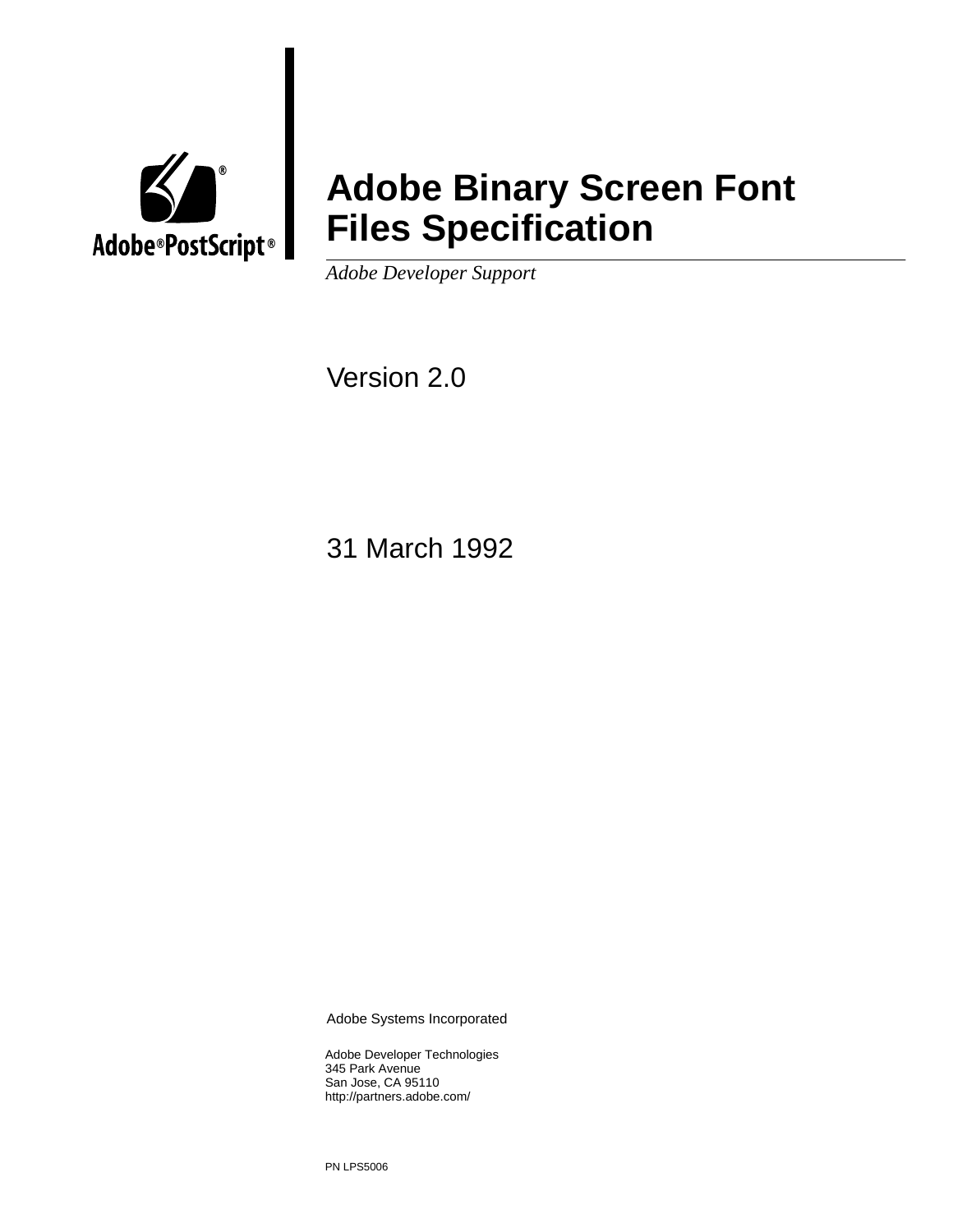Copyright 1987–1989, 1992 by Adobe Systems Incorporated. All rights reserved.

No part of this publication may be reproduced, stored in a retrieval system, or transmitted, in any form or by any means, electronic, mechanical, photocopying, recording, or otherwise, without the prior written consent of the publisher. Any software referred to herein is furnished under license and may only be used or copied in accordance with the terms of such license.

The PostScript logo, Adobe, and the Adobe logo are trademarks of Adobe Systems Incorporated which may be registered in certain jurisdictions. IBM PC is a registered trademark of International Business Machines Corporation. Other brand or product names are the trademarks or registered trademarks of their respective holders.

*This publication and the information herein is furnished AS IS, is subject to change without notice, and should not be construed as a commitment by Adobe Systems Incorporated. Adobe Systems Incorporated assumes no responsibility or liability for any errors or inaccuracies, makes no warranty of any kind (express, implied or statutory) with respect to this publication, and expressly disclaims any and all warranties of merchantability, fitness for particular purposes and noninfringement of third party rights.*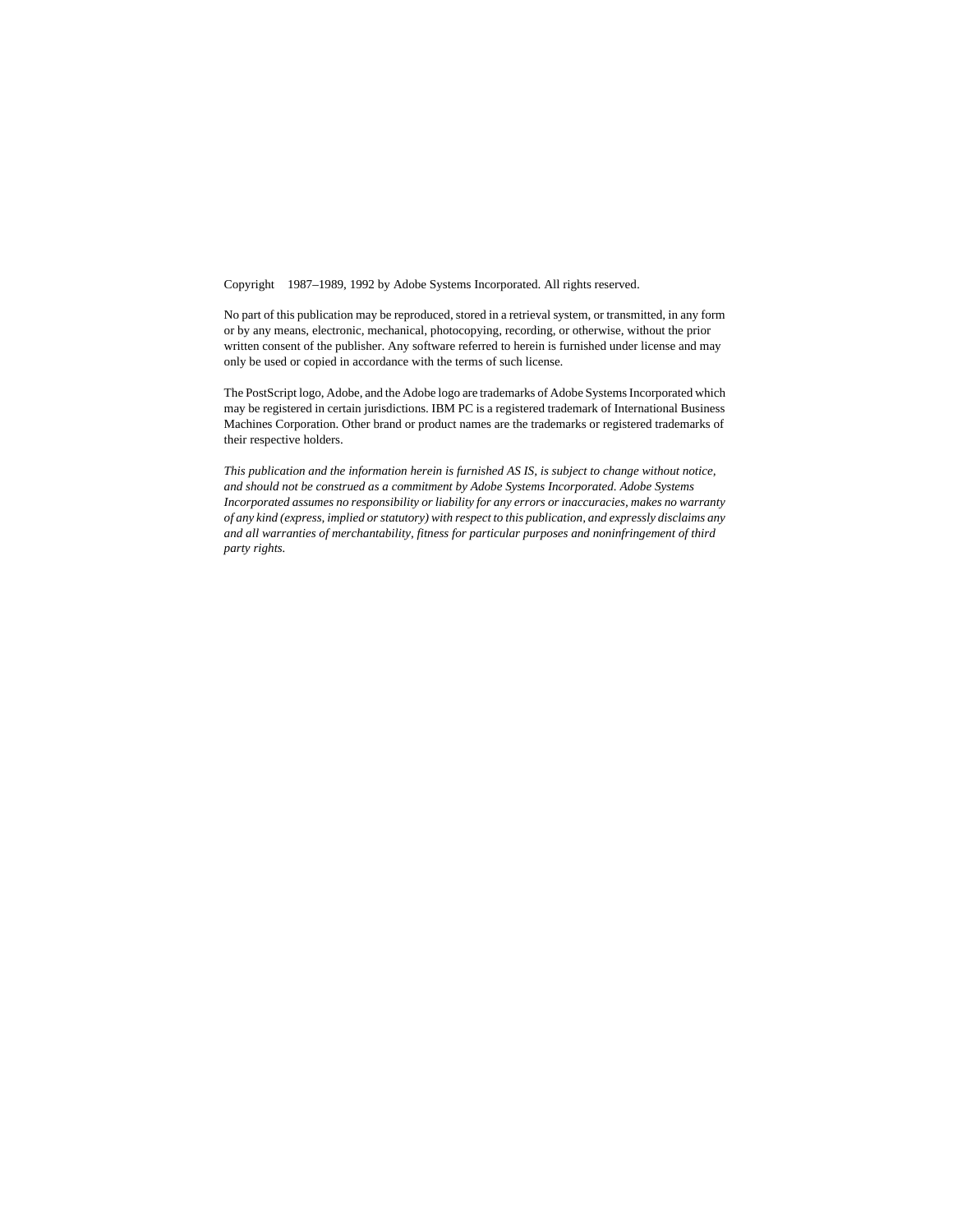# **Contents**

#### **[Adobe Binary Screen Font Files Specification](#page-4-0)** 5

- [1 Introduction 5](#page-4-1)
- [2 File Format 5](#page-4-2)

#### **[Appendix: Changes Since Earlier Versions](#page-8-0)** 9

**[Index](#page-10-0)** 11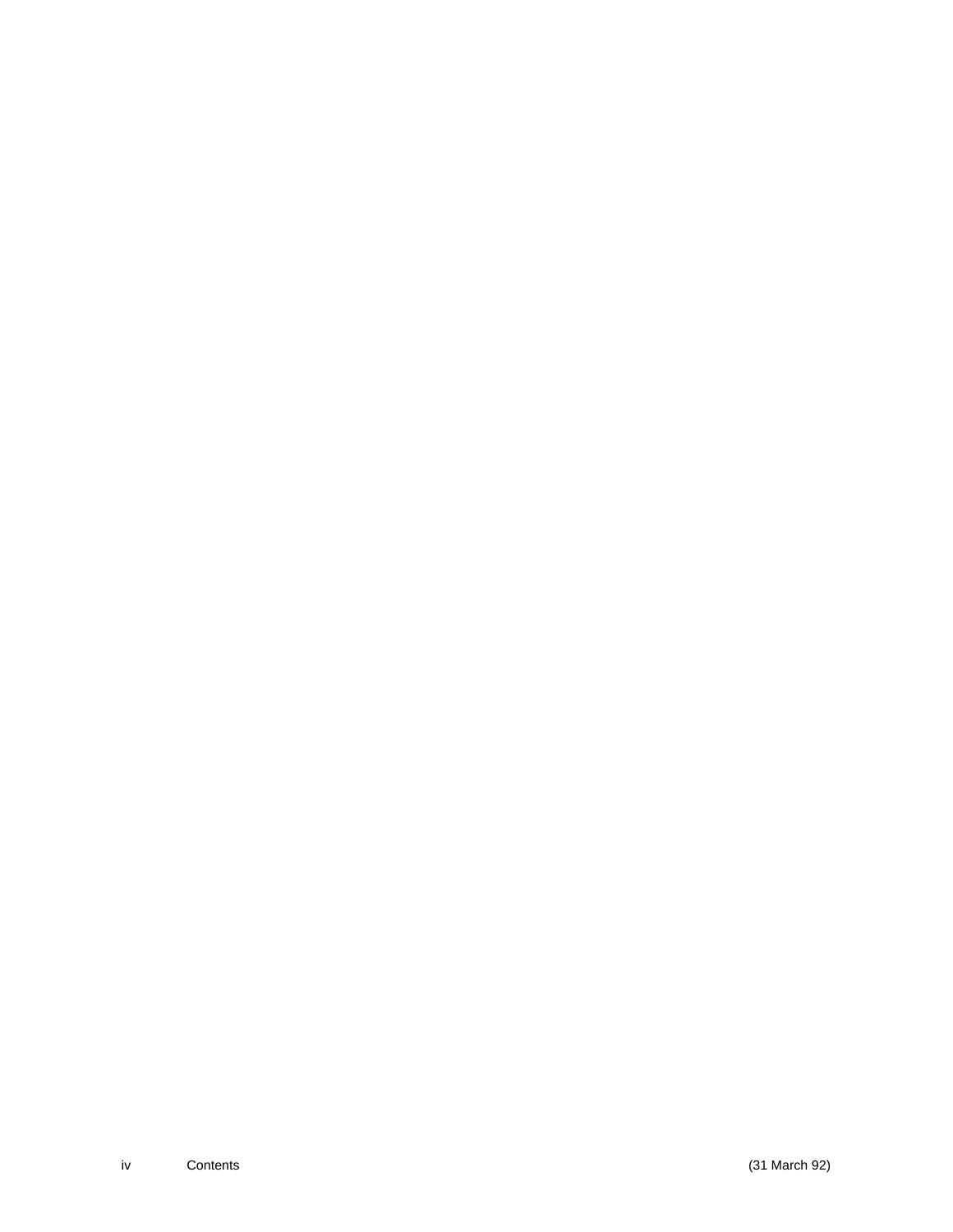## <span id="page-4-0"></span>**Adobe Binary Screen Font Files Specification**

#### <span id="page-4-1"></span>**1 Introduction**

This document describes Adobe Systems' binary screen font format, also called the ABF format. The format is a binary encoding of Adobe Systems' character bitmap distribution format, an ASCII-encoded, human-readable file format. You should refer to the document *Character Bitmap Distribution Format* (Adobe part number LPS5005) for more details.

#### <span id="page-4-2"></span>**2 File Format**

Each file is a sequence of 8-bit bytes. File names, by convention, end with the extension *.abf*. The first byte of the file indicates the byte ordering of the information in the file.

- A value of 1 indicates low-byte-first (for example, IBM PC®) byte order.
- A value of 2 indicates high-byte first byte order. The second byte of the file indicates the "form factor" of the character bitmap.
- A value of 1 indicates that the bitmap should be accessed as an array of 8-bit words to correctly address the bits of the character.
- A value of 2 indicates that the bitmap should be accessed as an array of 16-bit words.
- A value of 4 indicates the bitmap should be accessed as an array of 32-bit words.

In all three form factors, the most significant bits of the word represent the left-most bits of the character.

The remainder of the file consists of four sections. The first section describes the font as a whole and corresponds to the entries in the character bitmap distribution format up to and including the CHARS entry. The second section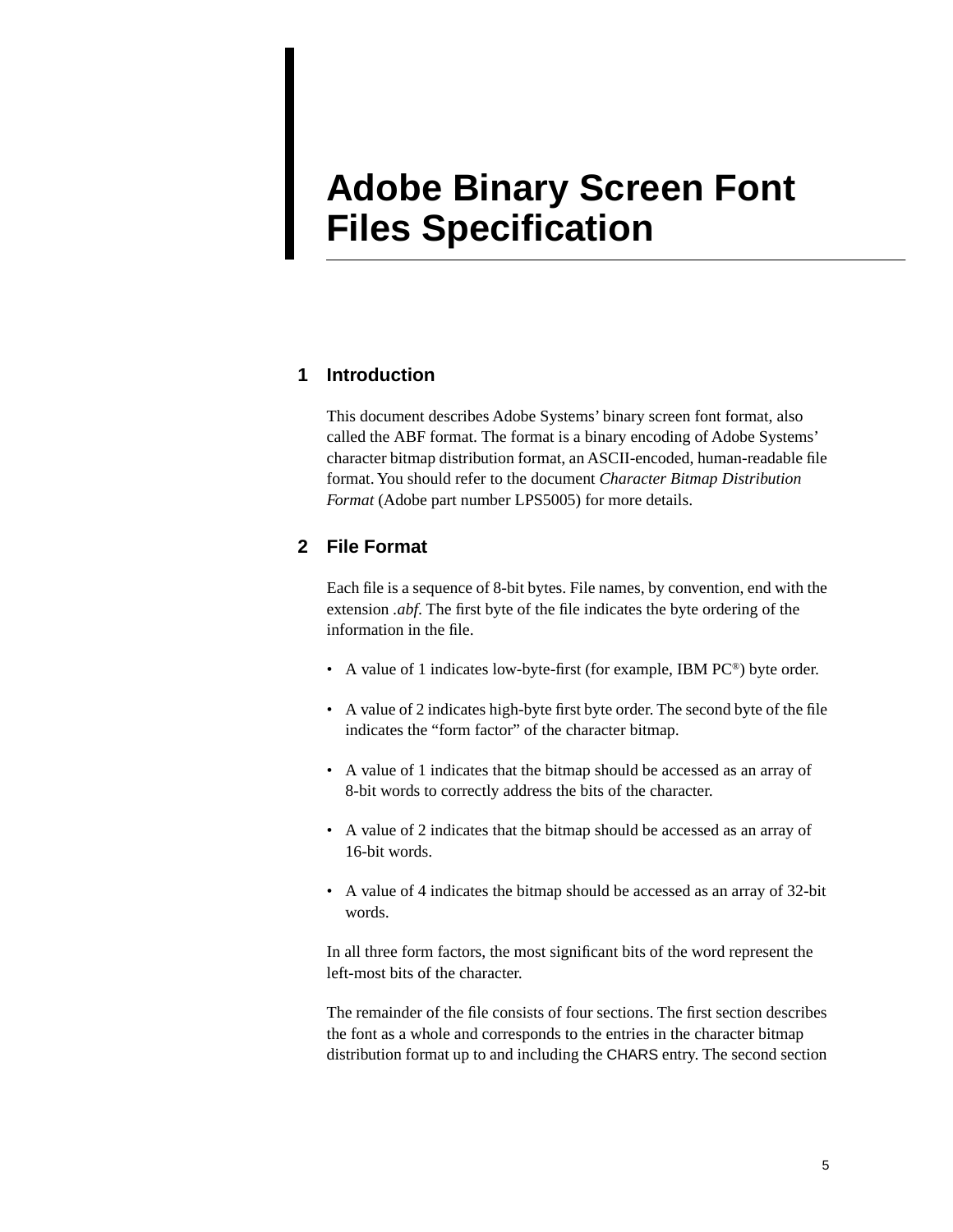is an array of records, one record per character described in the file. Each record corresponds roughly to the information between a STARTCHAR - ENDCHAR entry in the distribution format.

There are three minor deviations from an exact correspondence.

- The SWIDTH entry, which contains printer width information, is not encoded in the binary format.
- The bitmap for the character is not contained within the record itself. Rather, the record contains a reference to the character contained in the third section of the file.
- The name of the glyph is not contained in the record. As with the bitmap, a reference within the record points to the string containing the glyph name.

The bitmaps for the characters are stored in what is commonly referred to as a "strike" format. A strike is a rectangular pixel array whose height is the height of the tallest character in the font and whose width is the sum of the widths of all the characters. Individual characters are located within the strike by a bit-offset from the beginning of the bitmap array to the beginning of the character. The width of each character in the Adobe™ strike is the width of the bounding box of the character.

[Table 1](#page-6-0) lists all of the fields in the file, the size of the field, and the corresponding keyword in the character distribution file format. In the **Size** column, **B** indicates an 8-bit byte. **W** indicates a 16-bit word, and **L** indicates a 32-bit long word. If the size code (**B**, **W**, or **L**) is followed by a number *i* enclosed in brackets, then the field is composed of an array of *i* items. The file *makefont.h* contains C-language declarations for the important data structures.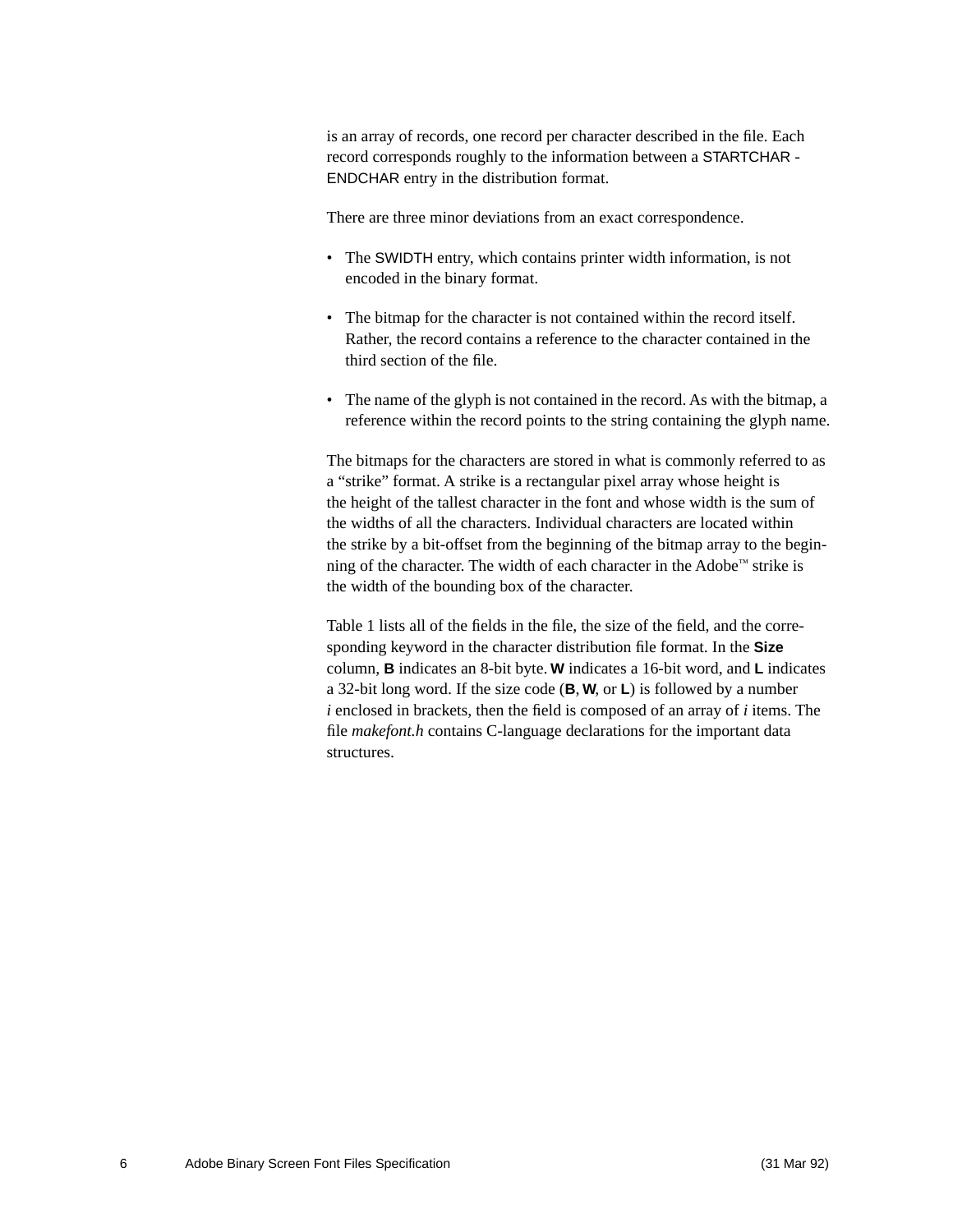<span id="page-6-0"></span>

| Field               | Size                      | Keyword                | Comments                                                                                  |  |
|---------------------|---------------------------|------------------------|-------------------------------------------------------------------------------------------|--|
| Order               | B                         | N.A.                   | Byte order of info in file                                                                |  |
| Bitmap-Type         | B                         | N.A.                   | Is the bitmap an array of bytes, words, or long words?                                    |  |
| Version             | W                         | <b>STARTFONT</b>       | Version number. The notation STARTFONT V.R maps<br>to Version = $256 * V + R$             |  |
| Copyright           | B[60]                     | <b>COMMENT</b>         | Copyright string.                                                                         |  |
| Name                | B[60]                     | <b>FONT</b>            | Font name string.                                                                         |  |
| Point-Size          | W                         | <b>SIZE</b>            |                                                                                           |  |
| <b>XResolution</b>  | W                         | <b>SIZE</b>            |                                                                                           |  |
| YResolution         | W                         | <b>SIZE</b>            |                                                                                           |  |
| <b>BBox</b>         | W[4]                      | <b>FONTBOUNDINGBOX</b> |                                                                                           |  |
| NumberOfChars       | W                         | <b>CHARS</b>           | Number of entries in the second section of the file<br>containing character descriptions. |  |
| RowBytes            | W                         | N.A.                   | Number of bytes in each row of the strike bitmap.                                         |  |
| <b>SizeOfNames</b>  | W                         | N.A.                   | Number of bytes in the fourth section of glyph names.                                     |  |
| OffsetToChars       | L                         | N.A.                   | Offset from beginning of file to the fourth section of<br>glyph names.                    |  |
| OffsetToStrike      | L                         | N.A.                   | Offset from beginning of file to third section of file<br>(strike).                       |  |
| CharDescriptions    | W[8 * NumberOfChars]      |                        | Array with 8 words per entry. Subfields are:                                              |  |
| Width               | W                         | <b>DWIDTH</b>          |                                                                                           |  |
| CharCode            | W                         | <b>ENCODING</b>        |                                                                                           |  |
| <b>BBox</b>         | W[4]                      | <b>BBX</b>             |                                                                                           |  |
| <b>OffsetToName</b> | W                         | <b>STARTCHAR</b>       | Offset from beginning of names section to beginning<br>of zero-terminated string name.    |  |
| <b>BitOffset</b>    | W                         | <b>BITMAP</b>          | Bit offset from beginning of second section to<br>beginning of character bitmap.          |  |
| CharBitmaps         | B[RowBytes * BBox.Height] |                        | The actual bits                                                                           |  |
| NamesArray          | B[SizeOfNames]            |                        | Character names represented as zero-terminated<br>strings.                                |  |

**Table 1** *Binary screen font files*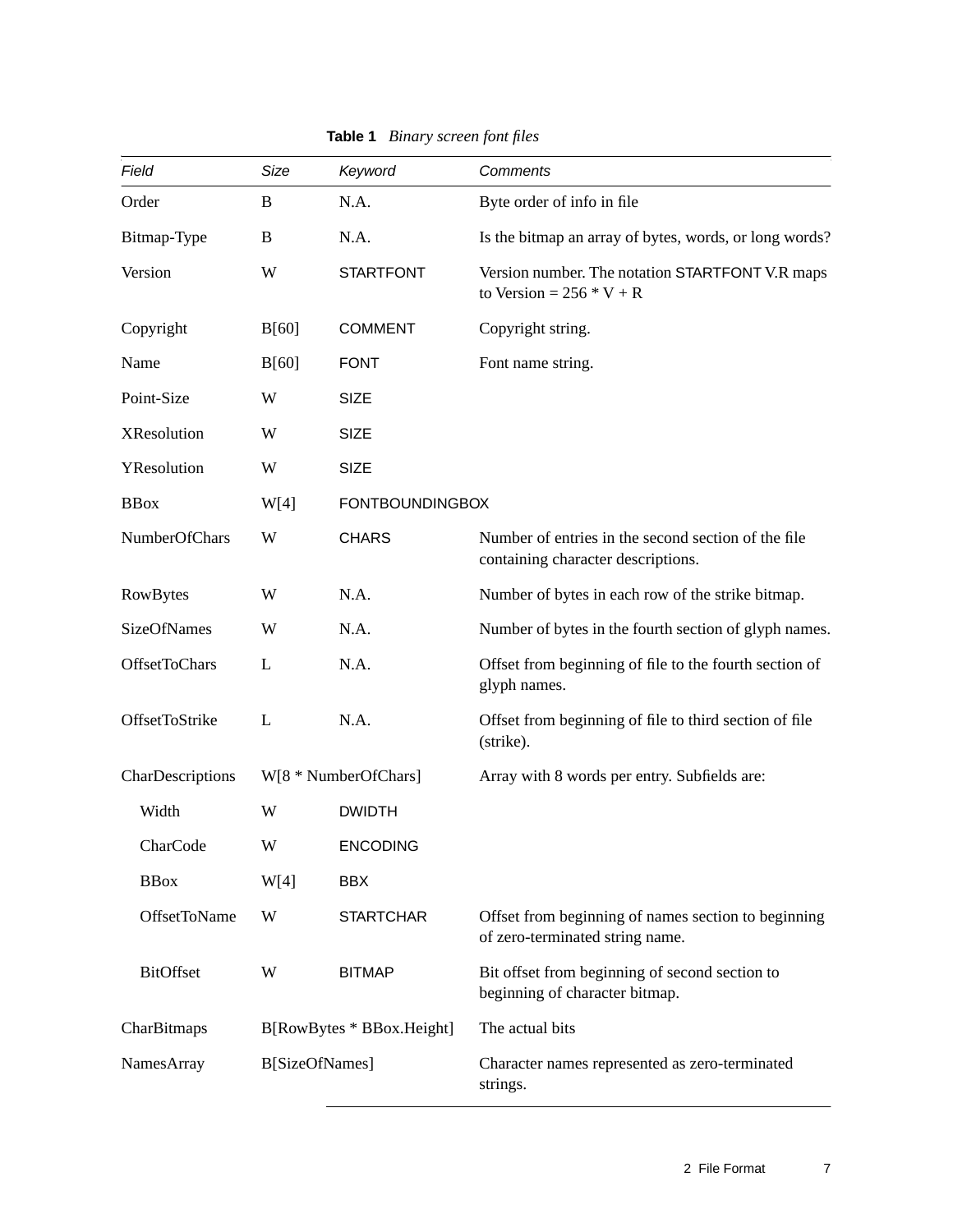| Offset      |                      |                |  |  |
|-------------|----------------------|----------------|--|--|
| 0:          | Order (B)            | BitmapType (B) |  |  |
| 2:          | Version              |                |  |  |
| $4^{\cdot}$ | Copyright            |                |  |  |
|             |                      |                |  |  |
| 64:         | Name                 |                |  |  |
|             |                      |                |  |  |
| 124:        | PointSize            |                |  |  |
| 126:        | <b>XResolution</b>   |                |  |  |
| 128:        | YResolution          |                |  |  |
| 130:        | <b>BBox</b>          |                |  |  |
|             | Width<br>Height      |                |  |  |
|             | LeftOrigin           |                |  |  |
|             | BottomOrigin         |                |  |  |
| 138:        | <b>NumberOfChars</b> |                |  |  |
| 140:        | RowBytes             |                |  |  |
| 142:        | <b>SizeOfNames</b>   |                |  |  |
| 144:        | OffsetToChars (L)    |                |  |  |
| 148:        | OffsetToNames (L)    |                |  |  |
| 152:        | OffsetToStrike (L)   |                |  |  |
|             | CharDescriptions     |                |  |  |
|             |                      |                |  |  |
|             | CharBitmaps          |                |  |  |
|             |                      |                |  |  |
|             | NamesArray           |                |  |  |
|             |                      |                |  |  |
|             |                      |                |  |  |

**Figure 1** *Adobe binary screen font file format*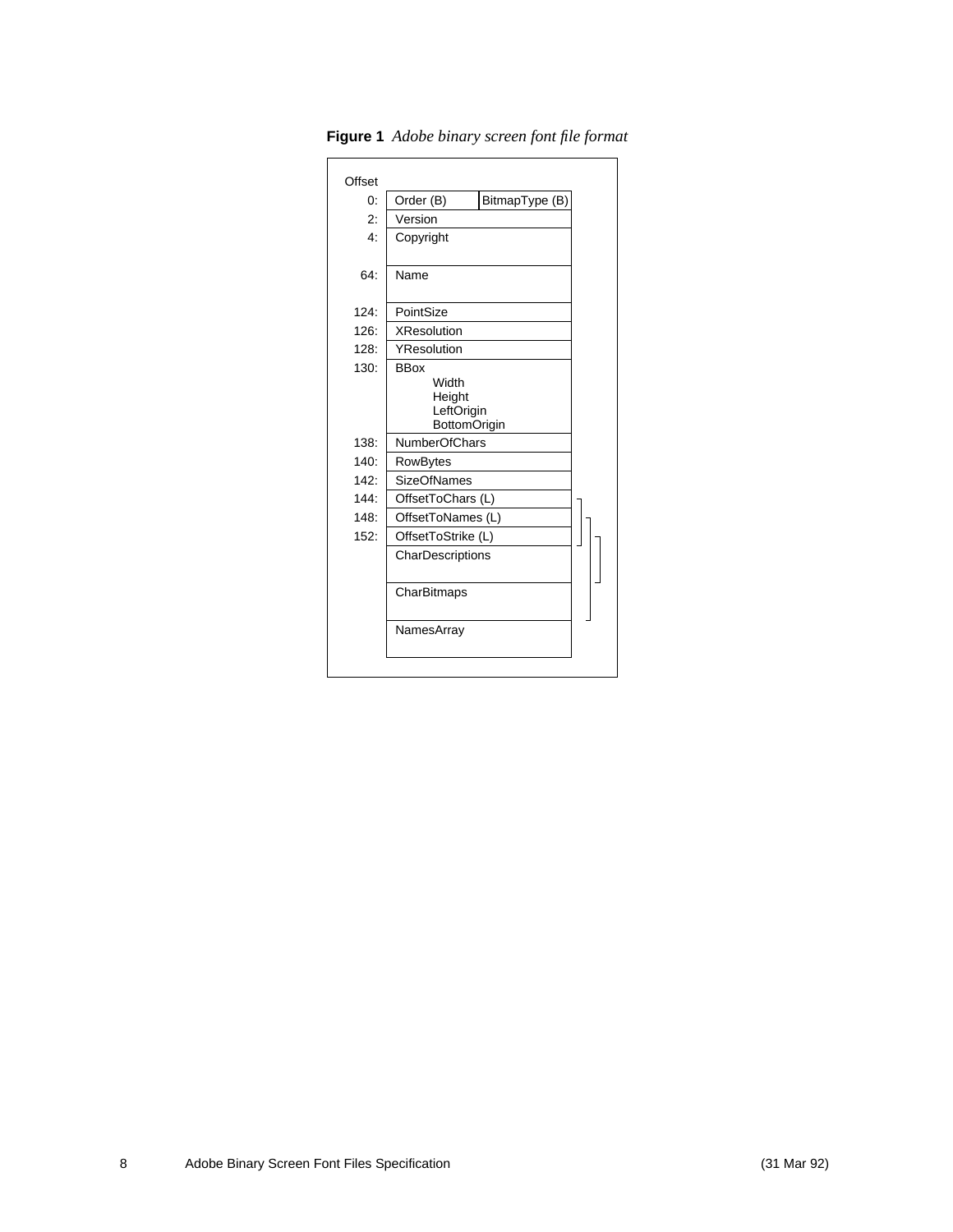# <span id="page-8-0"></span>**Appendix: Changes Since Earlier Versions**

#### **Changes since the January 16, 1989 version**

• Document was reformatted in the new document layout and minor editorial changes were made.